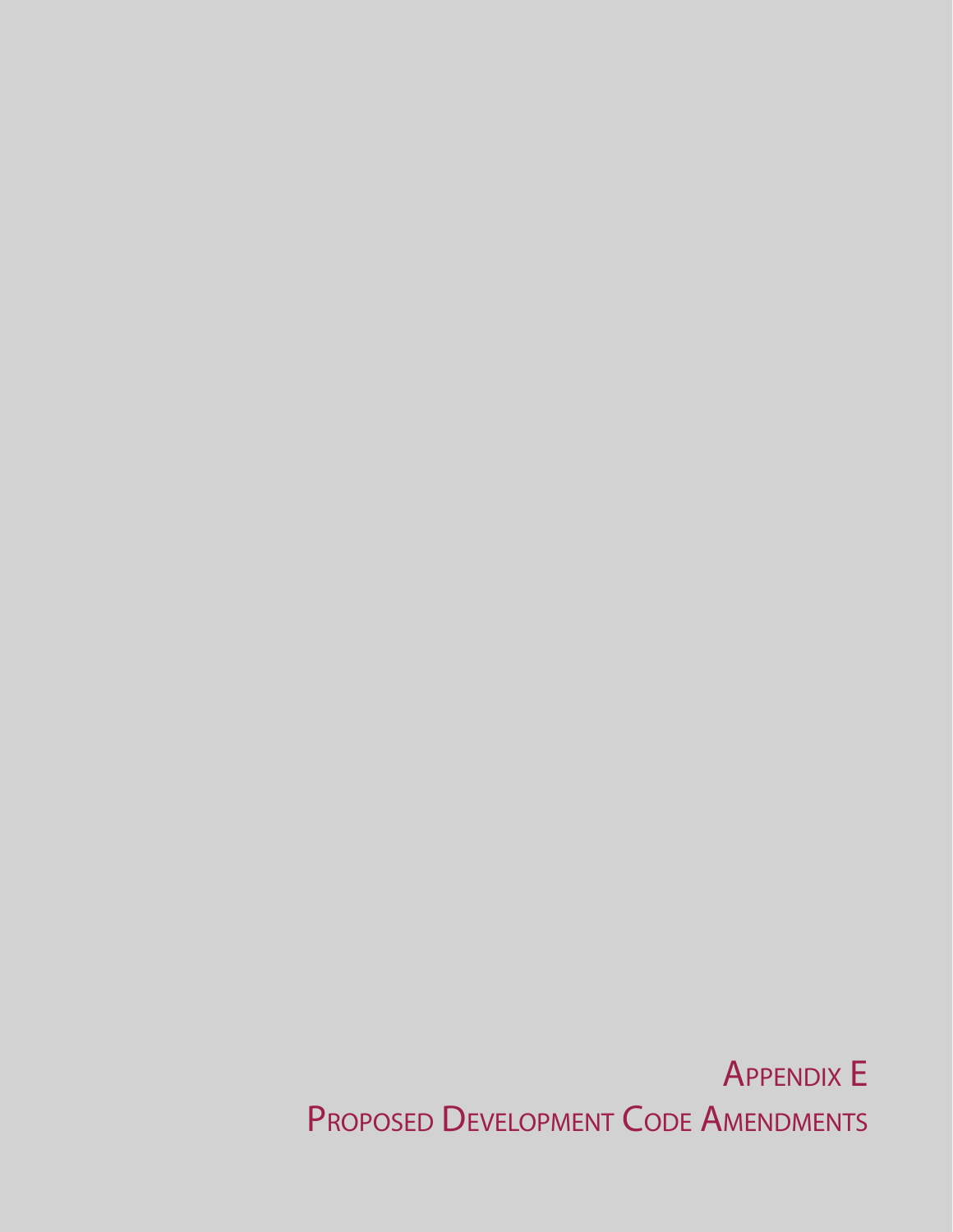

# RESPONSE TO COMMENTS

# No response at this time

City to address

# Will incorporate into document

# I. Planning Commission Meeting - June 29, 2004

Public Comment:

# Mike Miller -

There are some opportunities for the downtown. Editorial

The prior plan discussed the Railroad Corridor extensively and physical enhancements such as the façade improvement program. Editorial

Need to update the Development Code. Planned in near future

Need to be specific and have a regulating plan and development codes To be evaluated as part of the Development Code update

Put in the codes, provisions for high quality development To be evaluated as part of the Development Code update

The plan does highlight areas in town and how they can be developed Editorial

Wants control over what building types there are and where they are located To be evaluated as part of the Development Code update

He will attend the City Council meeting where the Plan is being deliberated Editorial

# Planning Commission

# Karl Berger

Provided an overview of how the visioning document proceeds from public input into regulation. This is the first step of a lengthy process. The visioning document constitutes the public's concepts for developing the downtown. The next step would be for the City Council to authorize development of actual regulation that would implement the concepts set forth in the visioning plan. Typically this is done through a specific plan which is, in essence, separate zoning regulations for one particular area within the City's jurisdiction. The specific plan would have environmental review and would establish the codes used to enforce architectural design, landscaping, and the "feel" of that particular area. Based upon the regulations established by the specific plan, guidelines would be drafted which set forth even more specific requirements to implement the specific plan. For example, if the theme for the downtown were Mediterranean, then the design guidelines might require red roofs using one of several different types of materials. In essence, the planning commission was now at the top of a funnel and the rest of the process would eventually narrow down into specific regulations for downtown development. If Santa Paula were a bigger City, this process might be done in-house with staff. However, under these circumstances it is more likely that the City Council (if it wished to move forward with implementation) would contract with a third-party consultant to draft the specific plan, conduct an environmental review, and draft design/landscaping or other guidelines.

All of these actual planning documents would go through planning commission review and, ultimately, require city council approval. Typically, the process would take 5-6 months to complete. Staff analysis

# Jess Ornelas

Did not like the gateway. Gateway design is conceptual - will note in final draft Would like to see more form-based coding To be evaluated as part of the Development Code update Would like to see the center be denser and move outward with less density. To be evaluated as part of the Development Code update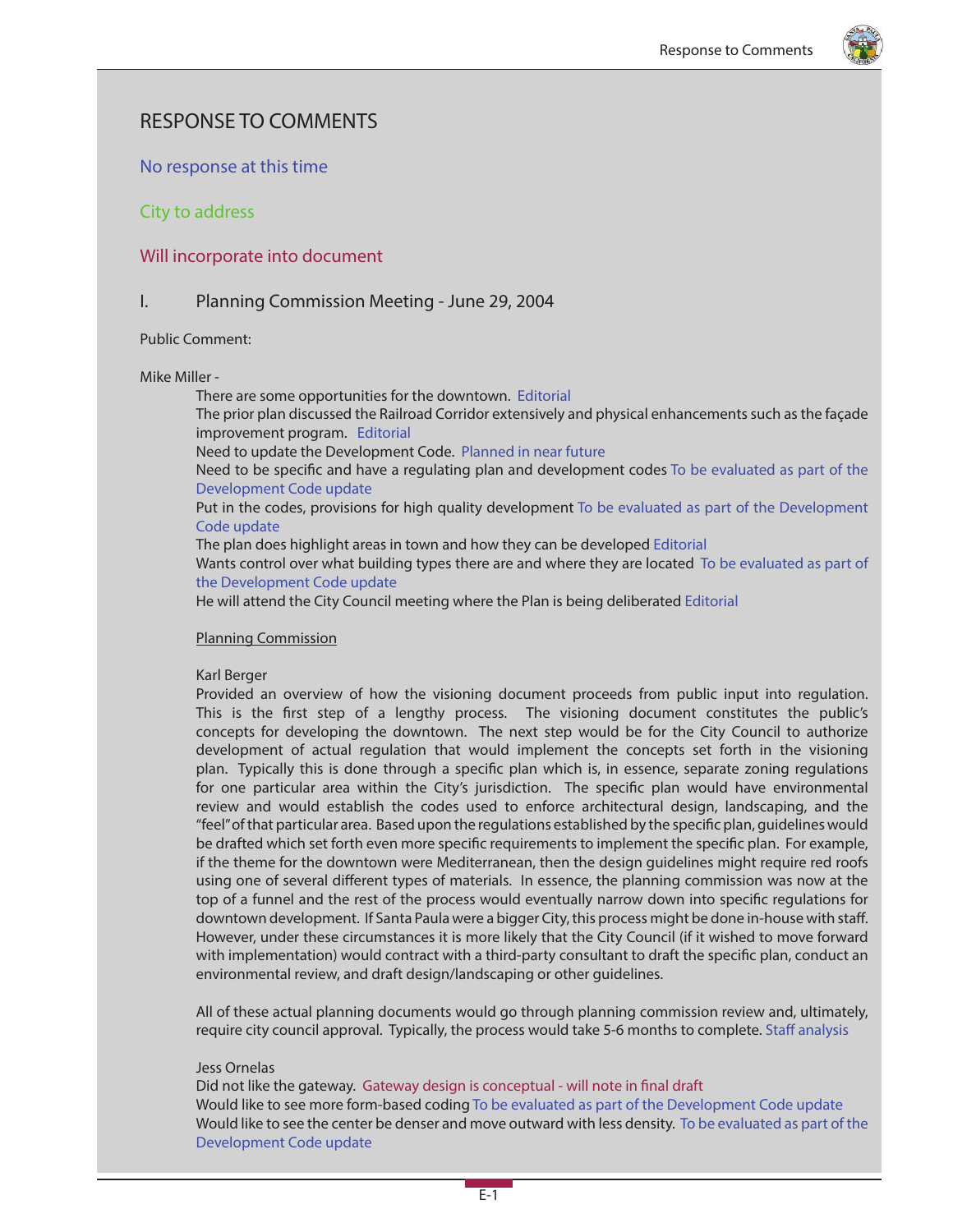

Wants to see a means for creating more vibrancy in Downtown Editorial Wants more dense housing To be evaluated as part of the Development Code update

### Michael E. Sommer

Likes the Plan, thinks it shows good thinking and good planning Editorial Would like to see his name spelled correctly in the document. Will change to Michael E. Sommer

# John Turturro

Doesn't like the Gateway arch and proposes a different structure (says it is Disneyland-like) Gateway design is conceptual - will note in final draft

Area considered Downtown is too small he suggests the map which is attached to his comments and rendering of a new Gateway. Map includes Palm to 12<sup>th</sup> and Railroad Avenue to Harvard Blvd. Wants to see high density, mixed-use zone within that expanded area. To be evaluated as part of the Development Code update

Wants a larger mixed use zone To be evaluated as part of the Development Code update Suggests that there could be several pocket parks in downtown ex. Next to Mill Do as part of the Update of the Master Plan for Parks

Would like the City to require professional assistance when owners or tenants are making improvements to their property even if it only includes painting or awnings Include as part of the facade rebate program Recommends that the city have a stronger review body for projects, having people with architectural and design skills City could establish a design review board

Recommends looking at the City of Paso Robles for a good Main Street Program Editorial Provided staff with written comments that were submitted for the record - See below

#### Gary Nasalroad

Doesn't like the Gateway arch either See note above

Look at the library area for a pocket park Do as part of the Update of the Master Plan for Parks Historic properties in or near downtown include: RR Depot, Oil Museum, Ebell Clubhouse, and Glen Tavern. Will add Glen Tavern

The City of Santa Paula has invested in the Railroad Dept and the Museum has been refurbished. Commissioner Nasalroad would like to see the city invest funds like CDBG into the Ebell Theater and save it. Do as part of the Update of the Master Plan for Parks

Jennifer Matos She likes the document Editorial

Chair Rita Graham It is a good document Editorial

II. Draft Design Guideline Recommendations from Steve Coyle To be evaluated as part of the Development Code update

The design guidelines might include a more formal and sequential transition from larger-scale urban design principles to mid-scale architectural details and the architectural specifications. The Downtown Design Guidelines should provide the General Plan adequate criteria in providing standards for development and specific urban design standards.

Recommendations: The specific architectural guidelines should provide a clear and thorough description of the criteria through diagrams, pictures, and specific language.

Suggested hierarchical organization of Design Guidelines:

Sequential transition from; urban design principles: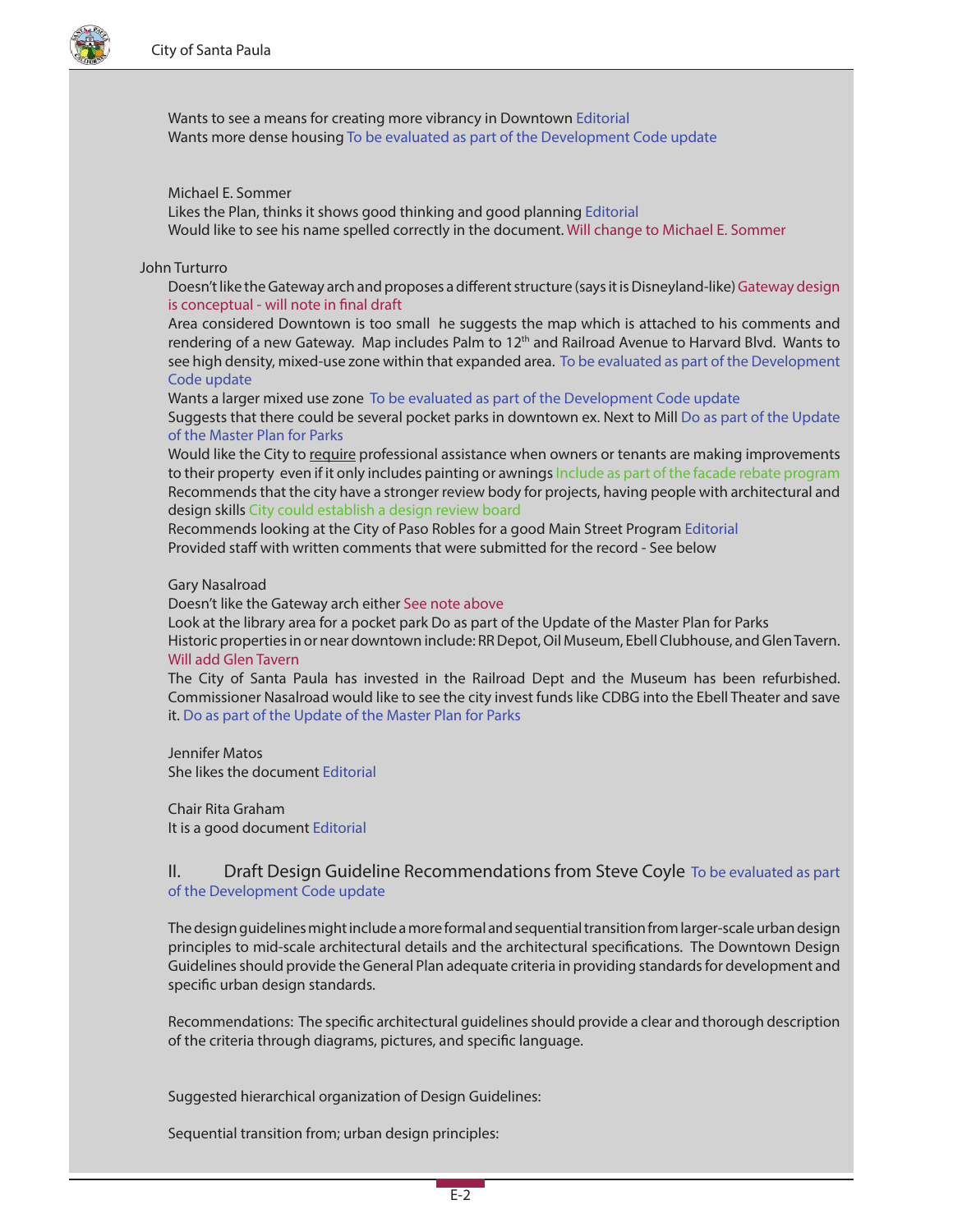

a. Visual indication of arrival and departure should be provided at entries to the space.

b. Views through public spaces should be terminated or deflected within the space in order to create a sense of destination and arrival, by making the space visually interesting and engaging.

c. Public spaces, including street right-of-way and pedestrian areas, should visually enclose space.

d. Street design should create an equitable balance of convenience, safety, access, and aesthetics for pedestrians, bicycles, automobiles, and emergency vehicles.

e. Street walls and building frontages should visually support attractive, safe, and lively pedestrianoriented streetscapes.

f. All buildings within the project area should be designed with a harmonious architectural vocabulary, regardless of architectural style.

To street right-or-ways, site layout, setback criteria, street enclosure, and streetscape design principles; To massing in relation to proximity of single-family, commercial, and mixed-use; To parking location and consolidation;

# Sample Design Standards Draft:

Site Development Standards are primarily concerned with the location and orientation of a building on a site, and its visual relationship to the street and adjacent buildings. Site Development Standards determine building setbacks from the property lines, building and entrance orientation, building height, lot coverage, and off-street parking location and screening.

The building's location on a site and the amount of building façade on the street, its height and entrance orientation are important factors for the building's relationship to the street. In town center areas buildings with large setbacks from the street and sidewalk generally diminish the human scale qualities of pedestrian friendly streetscapes, in particular when parking lots are placed between the street and the building front. Buildings in a well-designed and successful commercial or mixed-use district typically are located close to the sidewalk and with main entrances in the front. In special cases, deeper building setbacks may be appropriate to accentuate a prominent civic structure, and to allow for pedestrian amenities, such as plazas or parks.

# Building Location / Setbacks

In order to create a coherent streetscape, a maximum setback for all commercial and mixed-use structures should be established. Civic structures, and, in special conditions, commercial and mixed-use structures, may be excepted if the deeper front setback provides a public amenity such as a park, plaza or other pedestrian amenity.

# Building Height

The height of buildings on a street contributes to the spatial experience of a pedestrian on the street or sidewalk. A street visibly enclosed by buildings and street trees helps create a strong sense of place or identity the feeling of an 'outdoor room'. The ratio of building height to the distance between building fronts determines the degree of enclosure: the tighter the ratio, the stronger the sense of enclosure and place. The degree of desired enclosure differs depending on the context. In a major city center, taller buildings may be appropriate; in a small, rural community, the same street width may be lined with much lower structures. As a general rule, if the height-to-width ration is larger than 1:6, the human eye does not perceive any spatial enclosure. For example, single story buildings along an 80-foot roadway fail to create a sense of enclosure. A human-scaled main street typically has a height-to-width ratio of no more than 1:3.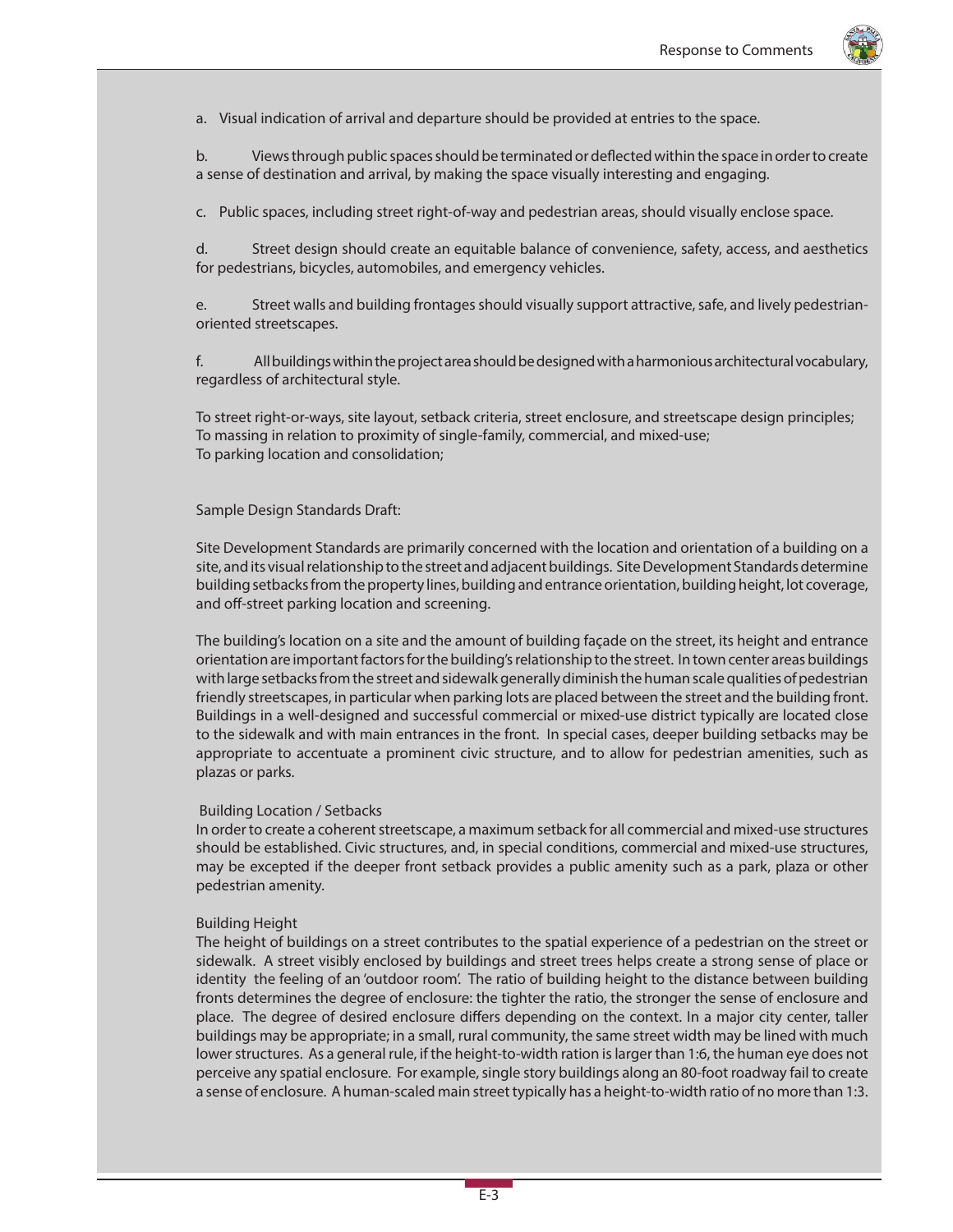

# Note

The document contains much helpful specific requirements, from signage through windows and entries, and much information on implementation strategies and tactics. I would add the 'big picture' design principles. The implementing ordinances will have to be drafted as well, to connect the existing text to the proposed.

# III. Mike Millers Comments

Generally, the draft plan looks ok. However, I don't see more specific language in support of the redevelopment of areas East of 10th street, or elsewhere-- areas that are presently underutilized. Not Part of study area though the area to the east would benefit from redevelopment. It should extend to Highway 126.

Clearly, the creation and adoption of a specific redevelopment plan for areas surrounding the downtown, with the adoption of zone changes and incentives for more compact development, would do much to facilitate investment-- and benefit the long-term economic health of the community. To be evaluated as part of the Development Code update

I am concern that we are missing an opportunity for the adoption of policies that encourages more efficient land-use of areas presently underutilized within the broader town center. To be evaluated as part of the Development Code update

With this in mind, I suggest that more specific support for compact residences, commercial, and mixed-uses be supported within the City's land-use policies. To be evaluated as part of the Development Code update

# 3 (to 4) Story Buildings

 Take a look at Downtoen Play, under "City Center" sub-area, A.4.( pg. 19). I got the "3-4 story" from that sub-area. To be evaluated as part of the Development Code update

What many City's are doing these days is requiring the 4th story to be setback from the street frontage. This reduces concern that the building would be imposing for the pedestrian on the street. And the pulled back 4th floor provides a patio for the upper residences! So the frontage at the street would be 3 stories. To be evaluated as part of the Development Code update

The max height (in ft) would be provided in the development code. To be evaluated as part of the Development Code update

# Recommended Language Addition - draft

Recommend adding the follow language to the sub-areas listed below:

Encourage the redevelopment of the specific sub- areas to allow urban 3 story building types ( $4<sup>th</sup>$  story with set-back from frontage) residential uses including mixed-use (where appropriate), Live/Work, and stand alone residential.

(Projects subject to Architectural Review, and in conformity with Development Code and Regulating Plan.)

Language to be added to sub-areas: A. City Gateway C. Rail Road Corridor, (Mill District) G. Service District (Town Center East), H. Office District (Town Center West) I. Residential Areas To be evaluated as part of the Development Code update